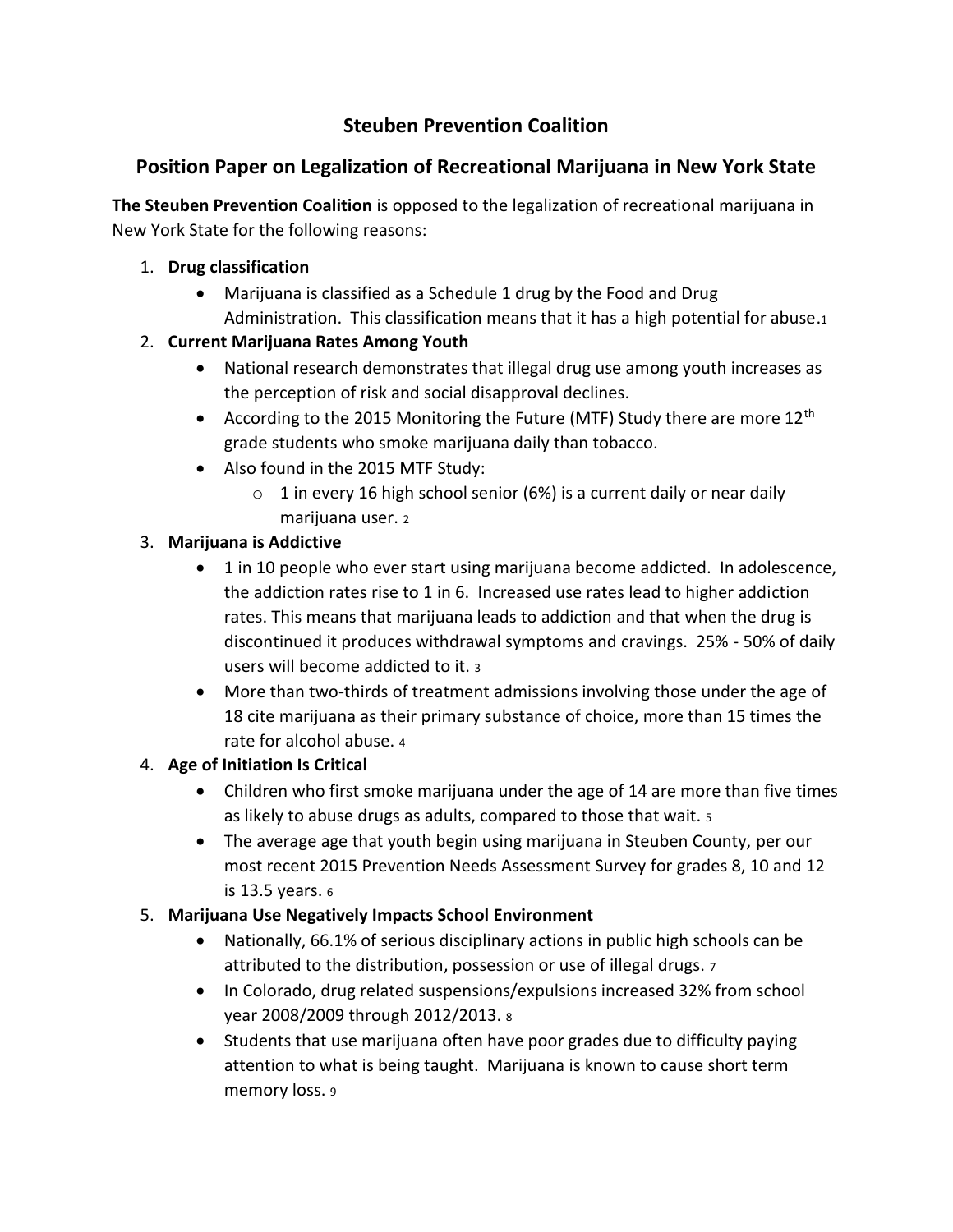#### 6. **Marijuana Potency is Increasing**

- In the past 30 years (between 1983 and 2013), the average THC level has nearly tripled. Currently, the average level of THC in seized samples is 15.1%. This compares to an average of less than 4% in 1983 or 1-2% in the 1960's. <sup>10</sup>
- Marijuana concentrates may contain more than 90% THC. These new highly potent marijuana forms include butane hash oil, shatter, crumble, dabs and wax. The THC potency varies widely. The process for making this high potency marijuana can be explosive. <sup>10</sup>

## 7. **Marijuana Use Negatively Impacts Highway Safety**

- According to the Colorado department of Transportation, the percentage of drivers who tested positive for marijuana in fatal car crashes doubled between 2006 and 2010 (after the dispensaries were opened) while all other fatal car crashes declined for the same time period. <sup>11</sup>
- 1 in 5 (19%) of teen drivers report that they have driven under the influence of marijuana. Only 13% of teen drivers report that they have driven under the influence of alcohol. <sup>12</sup>
- Marijuana is the most prevalent illegal drug detected in impaired drivers, fatally injured drivers, and motor vehicle crash victims. <sup>13</sup>
- Driving under the influence of marijuana is associated with a 92% increased risk of vehicular crashes. <sup>14</sup>

## 8. **Marijuana is Associated with Health Problems**

- Marijuana smokers report more cases of chronic bronchitis, cough and phlegm production than non-users. <sup>15</sup>
- Marijuana use can increase the risk of heart attack and stroke four-fold within the first hour after use and causes chest pains in people with heart disease. Users report increased heart rate and blood pressure. <sup>16</sup>
- Marijuana smoke contains 50-70% more carcinogenic hydrocarbons than tobacco smoke. <sup>17</sup>
- Marijuana use directly affects the brain especially the parts responsible for memory, learning, attention, decision making, concentration, emotions and reaction time. <sup>18</sup>
- Marijuana users are significantly more likely than non-users to develop chronic mental health disorders such as schizophrenia, depression, anxiety, suicidal thoughts and psychosis (loss of reality and false thoughts or delusions). <sup>19</sup>
- Marijuana poisoning there have been many people hospitalized due to accidentally taking too much of a product with a large THC content often from consuming edible products. Many children have consumed products looking like normal snack foods that contained a high dosage of THC. <sup>20</sup>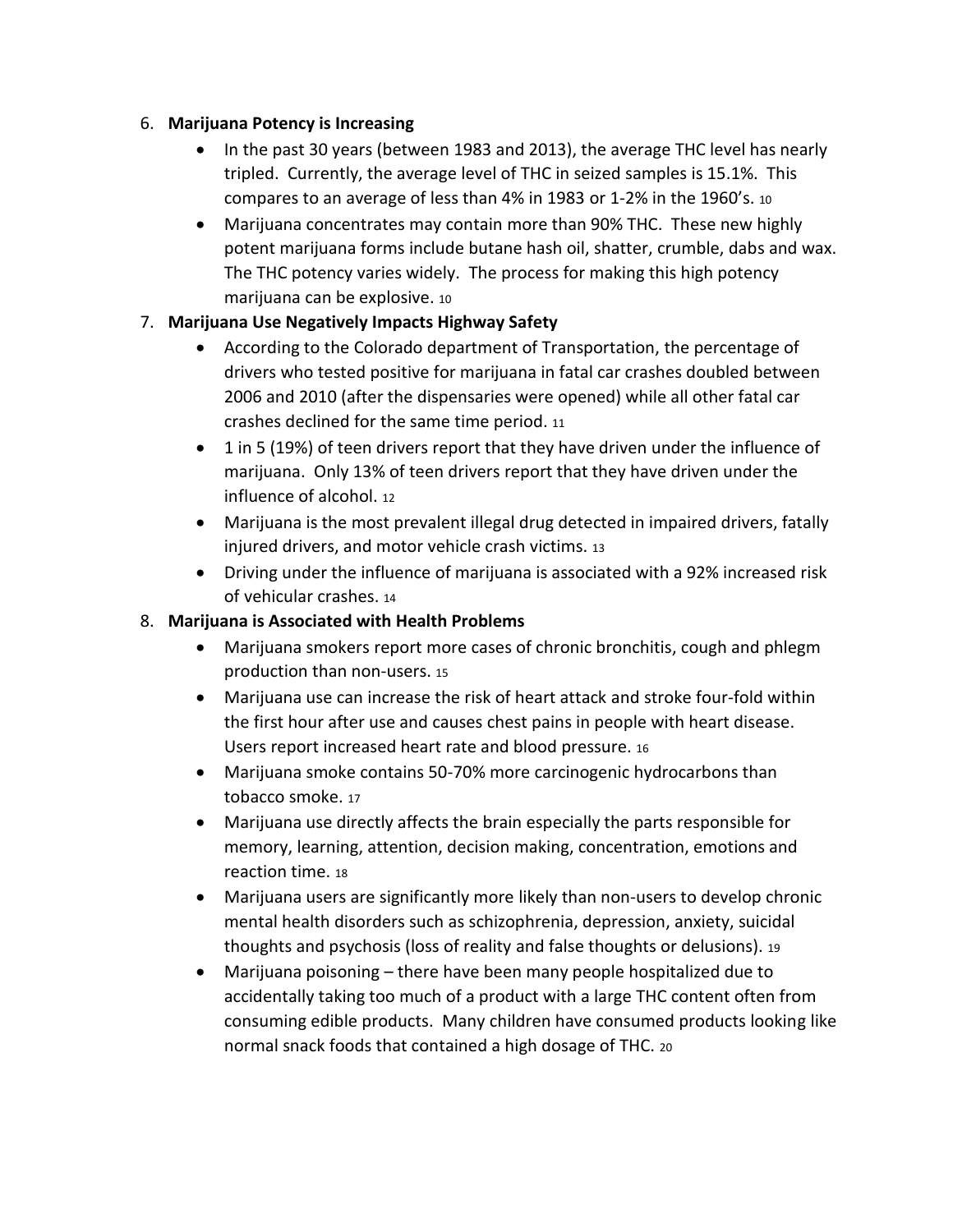## **In states that have legalized recreational marijuana, such as Colorado (CO) and Washington State (WA), legalization has resulted in:**

- 1. An increase in marijuana related calls to the poison control center. In Colorado, the number of calls went from 44 in 2006 to 227 in 2015. In Washington State the number of calls went from 150 in 2010 to 272 in 2015. <sup>21</sup>
- 2. Hospitalizations related to marijuana use in CO went from 4,438 in 2008 to 11, 439 in  $2014.22$
- 3. An increase in arrests/citations for unlawful public display or consumption of marijuana in Denver rose from 8 in 2012 to 752 in 2015. <sup>23</sup>
- 4. Employees that use marijuana have higher incidents of accidents, injuries, absenteeism and disciplinary problems than non-users that increases costs to employers. <sup>24</sup>
- 5. Compared to the overall workforce, marijuana users missed work twice as much as nonusers in the past 30 days (7.4% - 15%). <sup>25</sup>
- 6. Traffic deaths related to marijuana in CO have risen from 37 in 2006 to 115 in 2015 representing 21% of all traffic fatalities. <sup>26</sup>
- 7. Business problems large businesses in CO now state that they must hire out of state residents to find employees that can pass a pre-employment drug screen. <sup>27</sup>
- 8. Tax revenue windfall and decreases in crime rates did not occur. <sup>28</sup>
- 9. CO now leads the country in past 30-day use of marijuana by youth and WA is close behind. 29

This position paper was approved by the Steuben Prevention Coalition at a meeting held on May 10, 2017.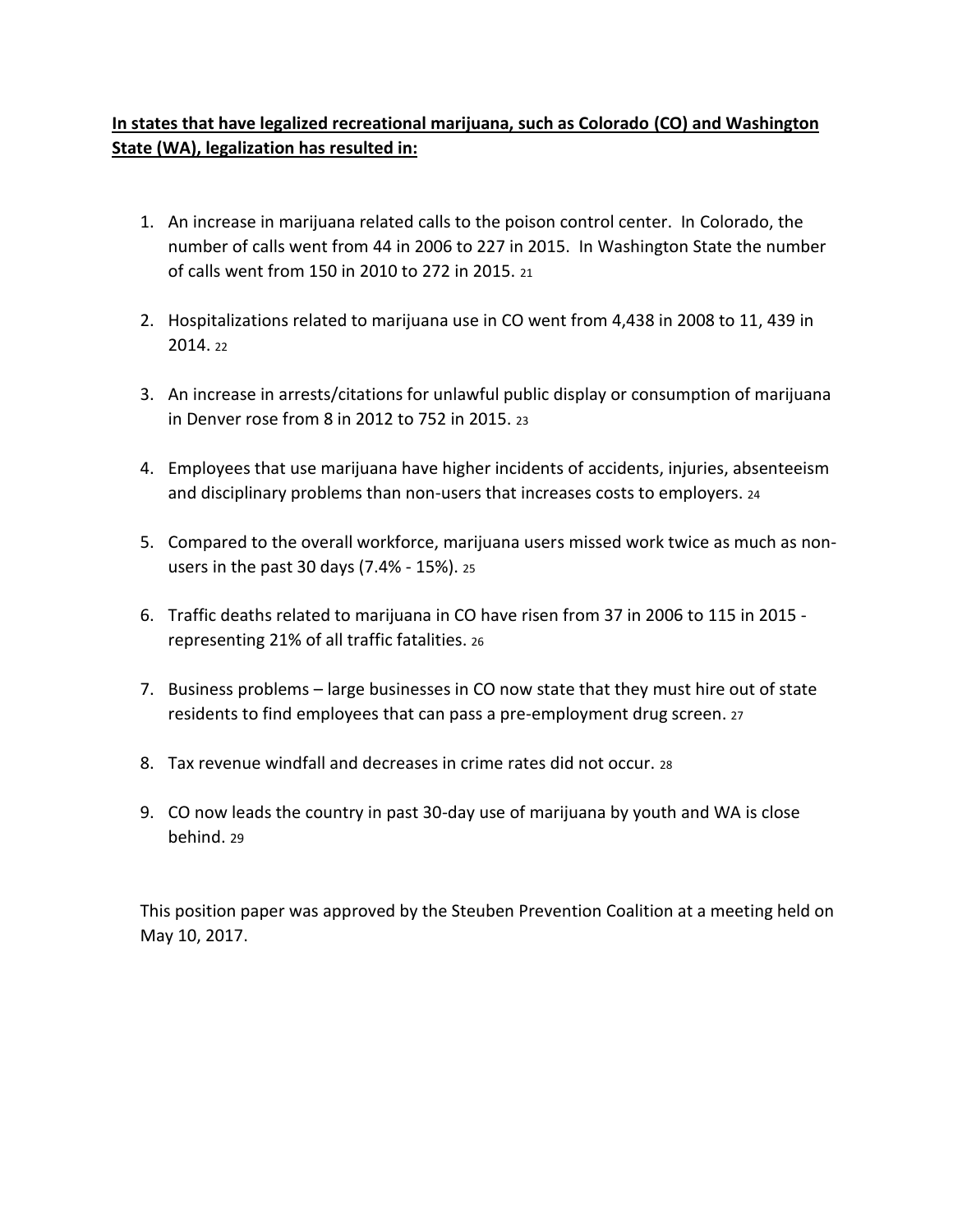#### **References**

- 1. [https://fda.gov](https://fda.gov/) FDA Regulation of Marijuana: Past Actions, Future April 12, 2016
- 2. Monitoring the Future 2015 data
- 3. Marijuana National Institute on Drug Abuse, August 2016
- 4. Substance Abuse and Mental Health Mental Health Services Administration, 2010, Office of Applied Studies. Treatment Episode Data Set (TEDS); 2009 Discharges from Substance Abuse Treatment Services, http://www.dasis.samhsa.gov/webt/quicklink/us10.htm
- 5. The national Household Survey on Drug Abuse (NHSDA) report. August 23, 2002
- 6. Steuben County Prevention Needs Assessment Survey 2015
- 7. U.S. Department of Education, National Center for Education Statistics, 2009-2010 School Survey on Crime and Safety 2010
- 8. Rocky Mountain High Intensity Drug Trafficking Area: Legalization of Marijuana in Colorado: The Impact, Volume 2, August 2014
- 9. National Institute on Drug Abuse, How Does Marijuana Use Affect School, work and Social Life? July 2012
- 10. Potency Marijuana Program Quarterly Report Number 120, Reporting Period December 16, 2012 – March 15, 2013, Mahmoud ElSohly, Director, NIDA Marijuana Report p. 7
- 11. Colorado Fatality Analysis Reporting System (FARS), August 2011
- 12. Hazy Logic: Liberty Mutual Insurance/SADD Study Finds Driving Under the Influence of Marijuana a Greater threat to Teen Drivers Than Alcohol, <http://www.sadd.org/press/presspdfs/Marijuana%20Teen%20Release.pdf>
- 13. National Highway Traffic Safety Administration, Drug Involvement of Fatally Injured Drivers, U.S. Department of Transportation Report No. DOT HS 811 415. Washington, D.C. National Highway Traffic Safety Administration, 2010
- 14. Asbridge M. Hayden, JA Cartwright, JL. Acute cannabis consumption and motor vehicle collision risks: systematic review of observational studies and meta-analysis. British Medical Journal, 2012; 344 (pub); e536, PMID: 22323502
- 15. Tetrault, J.M., et al. effects of cannabis smoking on pulmonary function and respiratory compli9cations: a systematic review. Arch Intern Med 167, 221-228 (2007)
- 16. Hall W & Degenhard L (2009). Adverse health effects on non-medical cannabis use. Lancet, 374:1383-1391.
- 17. Hoffman, D.; Brunnemann, K.D.; Gori, G.B.; and Wynder, E.E.L. On the carcinogenicity of marijuana smoke. In: V.C. Runeckles, ed., Recent Advances in Photochemistry. New York: Plenum, 1975
- 18. Hall W & Degenhard L (2009), Adverse health effects of non-medical cannabis use. Lancet, 374:1383-1391
- 19. Marijuana National Institute on Drug Abuse, August 2016
- 20. George Sam Wang, M.D.; Marie-Claire Lelat, MS; Sara J Denkyne, et. al, Unintentional Pediatric Exposure to Marijuana in Colorado, 2009, Jama Pediatric 2016; 170(9) Rocky Mountain Poison and Drug Center, as analyzed and reported in Colorado Department of Public Safety, Division of Criminal Justice, Office of Research and